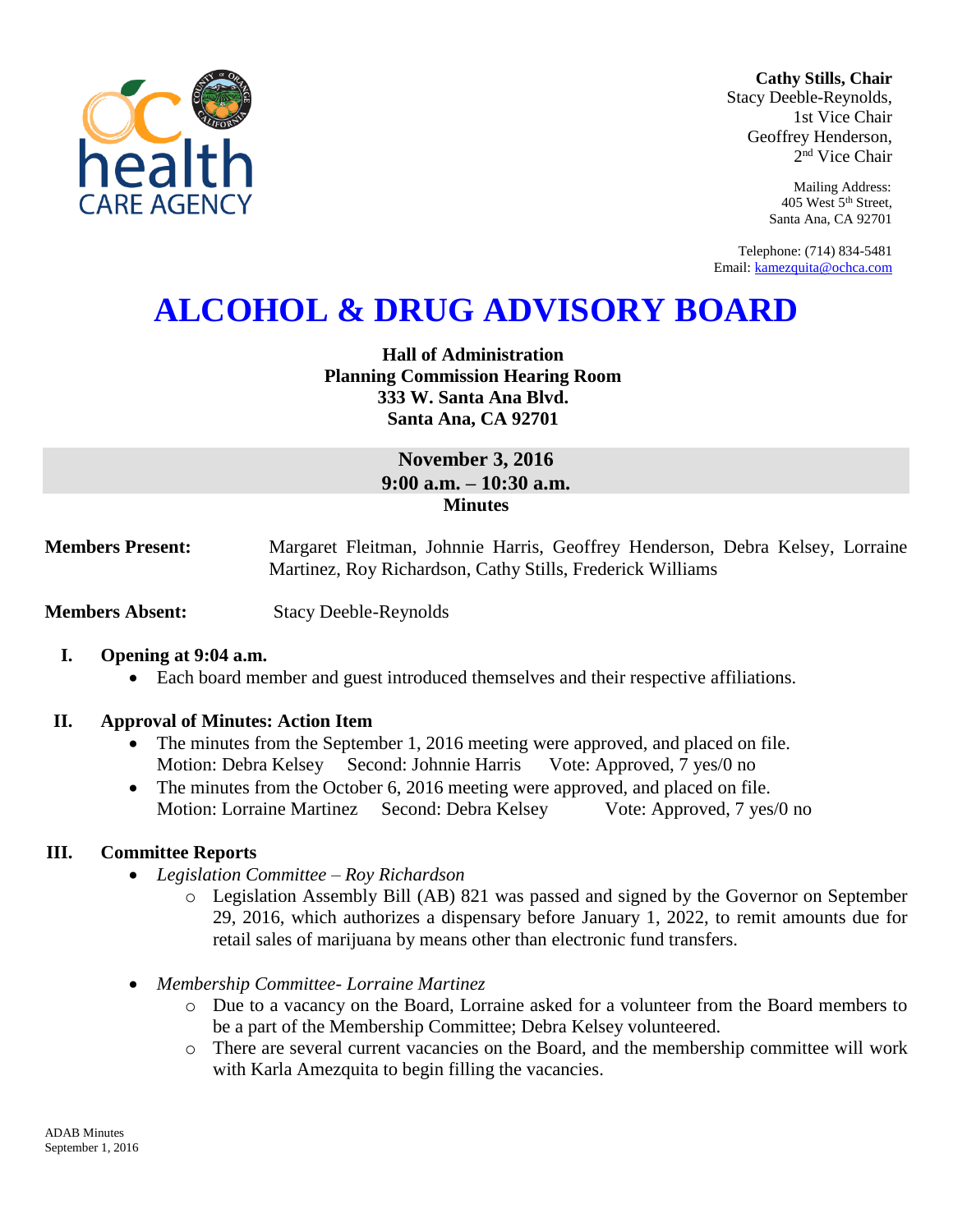- *Nominating Committee- Lorraine Martinez* o No update
- *Mental Health Board Liaison- Cathy Stills* o No update
- *Provider Meeting- Cathy Stills and Lorraine Martinez* o No update- Sandra Fair will provide a further report in her BHS update.
- *Criminal Justice Treatment Committee – Geoff Henderson*
	- o No update
- Community Collaborative Committee:
	- o *Orange County RX & OTC Coalition: Margaret Fleitman*
		- No Update
	- o *Orange County Substance Abuse Prevention Network (OCSAPN): Stacey Deeble-Reynolds* • No Update
	- o *Mental Health Services ACT (MHSA) Steering Committee: Cathy Stills, Geoff Henderson* No update.
	- o *Orange County Tobacco Education Coalition (OCTEC): Stacy Deeble-Reynolds* No update.

## **IV. Old Business-** N/A

## **V. New Business-**

- Cathy Stills- Elections
	- o Lorraine Martinez, from the Nomination Committee, read the slate of nominees for the upcoming 2017 Executive Committee. This included Stacey Deeble–Reynolds for Chair, Geoffrey Henderson for 1<sup>st</sup> Vice Chair, and Frederick Williams for 2<sup>nd</sup> Vice Chair. Cathy Stills made motion to move forward with the new Executive Committee slate, and Lorraine Martinez seconded the motion. Vote: 7 yes / 0 No
- Cathy Stills-Holiday Breakfast Meeting
	- o The ADAB members agreed to hold their annual Holiday Breakfast at the same location as previous years; Mimi's Café in Tustin, CA. This event is scheduled for December 3<sup>rd</sup> at 8am.

# **VI. Behavioral Health Services (BHS):**

*Sandra Fair* – The Drug Medi-Cal Plan has been submitted to the State and are currently waiting for a response. The plan is posted and available for review online at [http://ochealthinfo.com/bhs/mhi/dmcods.](http://ochealthinfo.com/bhs/mhi/dmcods) Sandra talked with California Institute for Behavioral Health Solutions (CIBHS) about trainings on Medi-Cal applications and they have proposed to offer a webinar training; she will keep providers informed of the meeting information once it is released. She provided an update on the Provider Meeting, which was a meeting called to address cost reporting. In addition, they touched on the Drug Medi-Cal Plan and encouraging providers to submit their plans.

*Brett O'Brien* – They are getting ready to release several Request for Proposals (RFPs), to include Services for Recovery Maintenance, Outpatient Services which will combine AB 109 and Substance Abuse Prevention and Treatment (SAPT) funded Services, Co-Occurring Residential Services, Human Immunodeficiency Virus (HIV) Residential, Substance Use Disorder (SUD) Services, HIV Transitional Housing, and Short Term Housing Services.